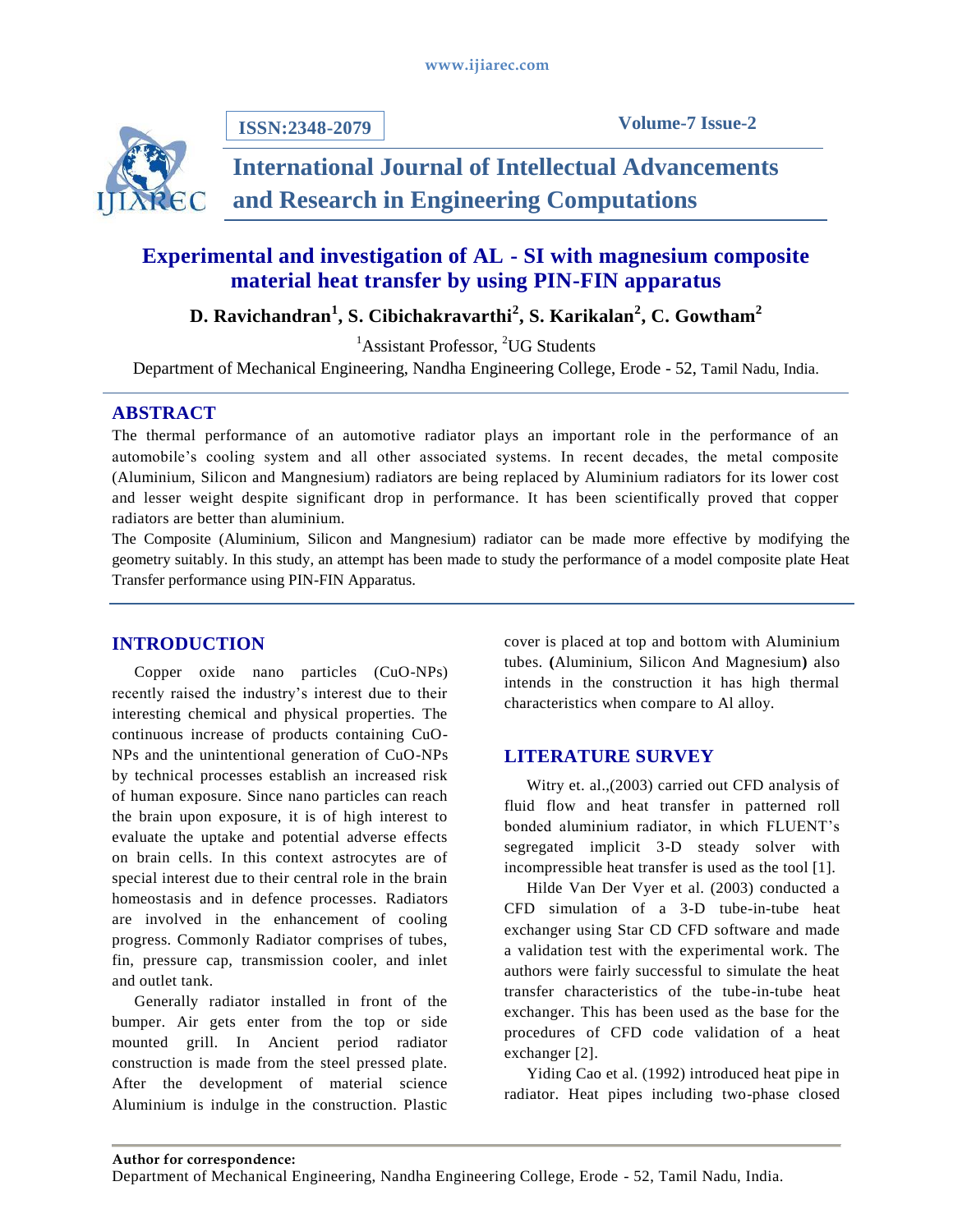thermosyphons are two-phase heat transfer devices with an effective thermal conductance hundreds of times higher than that of copper. For the terrestrial applications, gravity is often used to assistant the return of the liquid condensate and no wick structure is needed inside the heat pipe, and this type of heat pipes is often referred to as two -phase closed thermosyphons [3].

#### **Introduction of Composites**

Composite is a combination of two or more chemically distinct and insoluble phases. Constituent materials or phases must have significantly different properties for it to combine them: thus metals and plastics are not considered as composites although they have a lot of fillers and impurities

- 1. The properties and performance of composites are far superior to those of the constituents.
- 2. Composites consist of one or more discontinuous phases (reinforcement) embedded in a continuous phase (matrix)

#### **Examples**

1. Cemented carbides (WC with Co binder)

- 2. Rubber mixed with carbon black
- 3. Wood (a natural composite as distinguished from a synthesized composite)

#### **ALUMINIUM TUBE RADIATOR**

#### **Overview of Experiment Set-up**

In the experiment of performance testing of aluminium tube radiator is mounted on the engine as actual application in the testing lab, coolant is filled in the radiator. The gauges for measurement of water flow rate & air flow rate with variable value are fitted in which the value can be changed by means of circular knob as per required flow rate, temperature sensors are fitted at the inlet & outlet points of water & air both which record the inlet & outlet temperature of the water & air, pressure gauges are fitted at the inlet & outlet of air & water to record the pressure for the calculation of pressure drop. Before fitting all devices, they must be calibrated for accuracy of the experiments & results.



**Fig.1 Aluminium tube**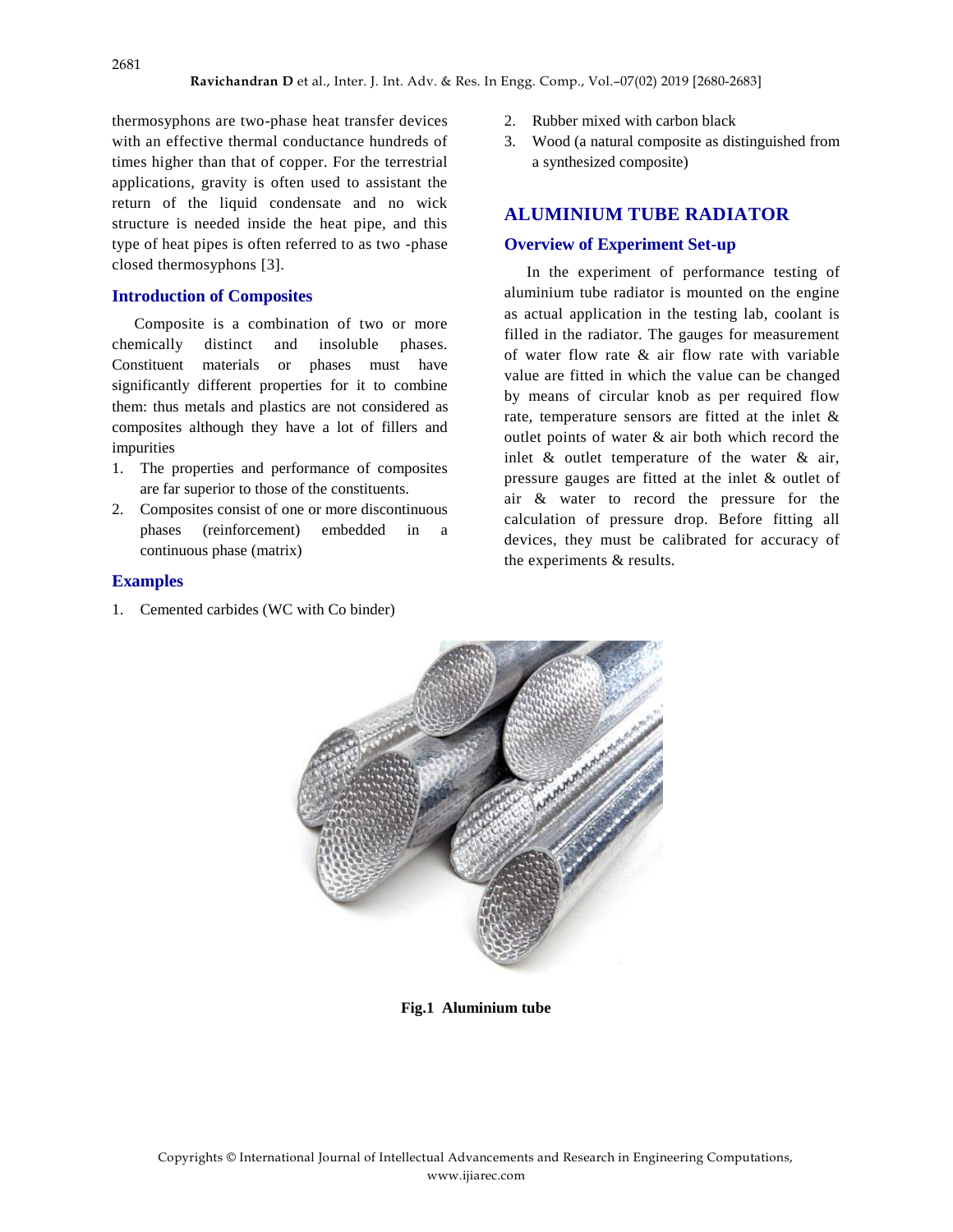

**Fig.2 Circuit diagram**

### **THERMAL ANALYSIS**

In general, there are three mechanisms of heat transfer. These mechanisms are conduction, convection and radiation. Thermal analysis calculates the temperature distribution in a body due to some or all of these mechanisms. In all three mechanisms, heat energy flows from the

medium with higher temperature to the medium with lower temperature. Heat transfer by conduction and convection requires the presence of an intervening medium while heat transfer by radiation does not. Mode of Heat Transfer –  $\lambda$ Conduction  $\lambda$  Convection  $\lambda$  Radiation

| <b>Table.1 Silicon properties</b> |                        |
|-----------------------------------|------------------------|
| <b>Properties</b>                 | Value                  |
| Poisson's Ratio                   | 0.17                   |
| Coefficient of Thermal Expansion  | $-0.5$ (K)             |
| Young's Modulus                   | 150 GPa                |
| Density                           | 2330 kg/m <sup>3</sup> |



**Fig.3 Convection Heat transfer**

## **SELECTION OF MATERIALS**

This chapter describes the details of processing of the composites and the experimental procedures followed for their mechanical characterization. The materials used in this work are

- 1. Aluminium alloy
- 2. Silicon carbide
- 3. Magnesium